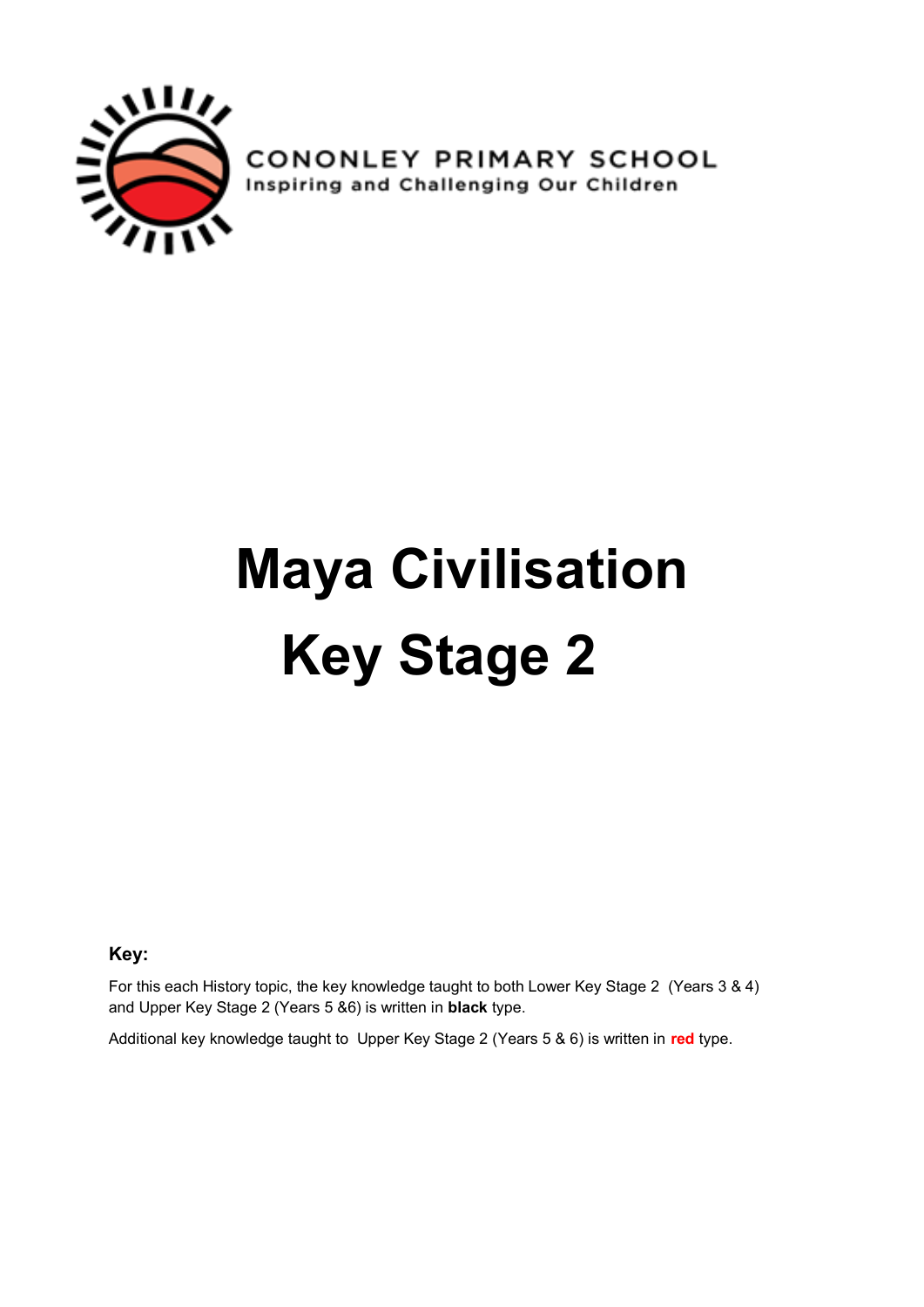## **Background for Teachers**

The Maya Empire, based in what is now Guatemala, reached the peak of its power around the sixth century A.D. The Maya excelled at agriculture, pottery, hieroglyph writing, calendar-making and mathematics, and left behind an astonishing amount of impressive architecture

| All dates<br>below are                             | All dates below are approximate                                                                                                               | Key Themes and terms which run through our<br>history curriculum                                                                                                                                                                                                                                                                                          |  |  |
|----------------------------------------------------|-----------------------------------------------------------------------------------------------------------------------------------------------|-----------------------------------------------------------------------------------------------------------------------------------------------------------------------------------------------------------------------------------------------------------------------------------------------------------------------------------------------------------|--|--|
| approximate                                        |                                                                                                                                               | Archeology / archeologist - the study of history by                                                                                                                                                                                                                                                                                                       |  |  |
| The Pre-<br>classic<br>period                      | Great growth for the Maya. Small villages<br>evolved into cities. Hierarchy began to<br>emerge (King with absolute power; nobles,             | digging in different historic sites and studying what is<br>found/ someone who digs up the remains of old<br>societies                                                                                                                                                                                                                                    |  |  |
| (1800 BC to<br>250 AD)<br><b>Classic</b>           | priests, astronomers; merchants & artisans;<br>peasants; slaves)                                                                              | City State - a city which has its own laws, like a very<br>small independent country.                                                                                                                                                                                                                                                                     |  |  |
| Period (250<br>$-1000 AD$                          | Maya culture flourished. City states began to<br>take over smaller neighbouring cities.<br>Goods such as chocolate and stone are              | Civilisation - a human society with its own social or-<br>ganisation and culture.<br><b>Conquer, conquest - to gain something by force,</b><br>often used to describe an army overpowering another<br>country.<br>A conquistador is a person who sets out to conquer<br>new territory. Usually refers to Spanish and<br>Portuguese soldiers who conquered |  |  |
|                                                    | traded with neighbouring city states.<br>Towards the end of the Classic Period,<br>Maya centres become less important                         |                                                                                                                                                                                                                                                                                                                                                           |  |  |
| <b>Post</b><br><b>Classic</b><br><b>Maya (1000</b> | City of Chichen Itza became very powerful<br>with strong economy and military powers.<br>Other Mayan cities continued to decline.             |                                                                                                                                                                                                                                                                                                                                                           |  |  |
| AD on-<br>wards)<br><b>Spanish</b>                 | Ships with Spanish explorers arrive. Brought                                                                                                  | Culture -shared behaviour such as diet, language,<br>clothing, tools, music, arts, customs, beliefs, and reli-<br>gion, which are shared by a group of people or society                                                                                                                                                                                  |  |  |
| <b>Arrive</b><br>(1500s)                           | diseases with them which killed many<br>Maya.                                                                                                 | <b>Decline - a decrease in power, wealth, size and im-</b><br>portance                                                                                                                                                                                                                                                                                    |  |  |
| Hernan<br><b>Cortes</b><br>(1519)                  | A Spanish explorer conquered the Maya and<br>began to remove Maya culture.                                                                    | <b>Exploration - to travel in order to find things / make</b><br>discoveries                                                                                                                                                                                                                                                                              |  |  |
|                                                    |                                                                                                                                               | Hierarchy- the different ranks, or power structures, in<br>a society or organisation.                                                                                                                                                                                                                                                                     |  |  |
|                                                    |                                                                                                                                               | Invade, invasion- to enter as an enemy, by force, in<br>order to conquer or plunder (stealing goods or money).                                                                                                                                                                                                                                            |  |  |
| <b>Mesoamerica</b>                                 | <b>Key Places</b><br>The Maya lived in Mesoamerica                                                                                            | Society - people living together in organised<br>communities                                                                                                                                                                                                                                                                                              |  |  |
|                                                    | which is now made up by the fol-<br>lowing countries- Guatemala, Hon-<br>duras, Nicaragua, Costa Rica,<br>Panama, Belize, El Salvador, 9      | Trade - is the activity of buying, selling, or exchanging<br>goods or services between people, businesses, or<br>countries.                                                                                                                                                                                                                               |  |  |
|                                                    | states in Mexico.                                                                                                                             |                                                                                                                                                                                                                                                                                                                                                           |  |  |
| <b>Tikal</b>                                       | Tikal One of the largest Maya city-<br>states. At one time more than                                                                          | <b>Key People</b>                                                                                                                                                                                                                                                                                                                                         |  |  |
| El Castillo, Chichen                               | 100,000 people lived there.<br>Ancient Maya temple still standing                                                                             | <b>Farmers – irrigated fields and provided food for</b><br>the city                                                                                                                                                                                                                                                                                       |  |  |
| Itza                                               | today- each of the four sides of the<br>pyramid has 91 steps. With the<br>step on the top platform, that<br>makes a total of 365 steps. Equal | Kings - Known as divine kings-- they were the<br>most important people in Mayan society. The<br>important you were the bigger the<br>more<br>headdress.                                                                                                                                                                                                   |  |  |
|                                                    | to the number of days in a year                                                                                                               | Pakal the Great - King of Palenque for 68 years,<br>longer than any other ruler in the Ancient Maya<br>world!                                                                                                                                                                                                                                             |  |  |
|                                                    |                                                                                                                                               | Priests- The Ancient Maya believed in rituals.<br>They believed that the priests were in touch with                                                                                                                                                                                                                                                       |  |  |

the spirit world of the Gods.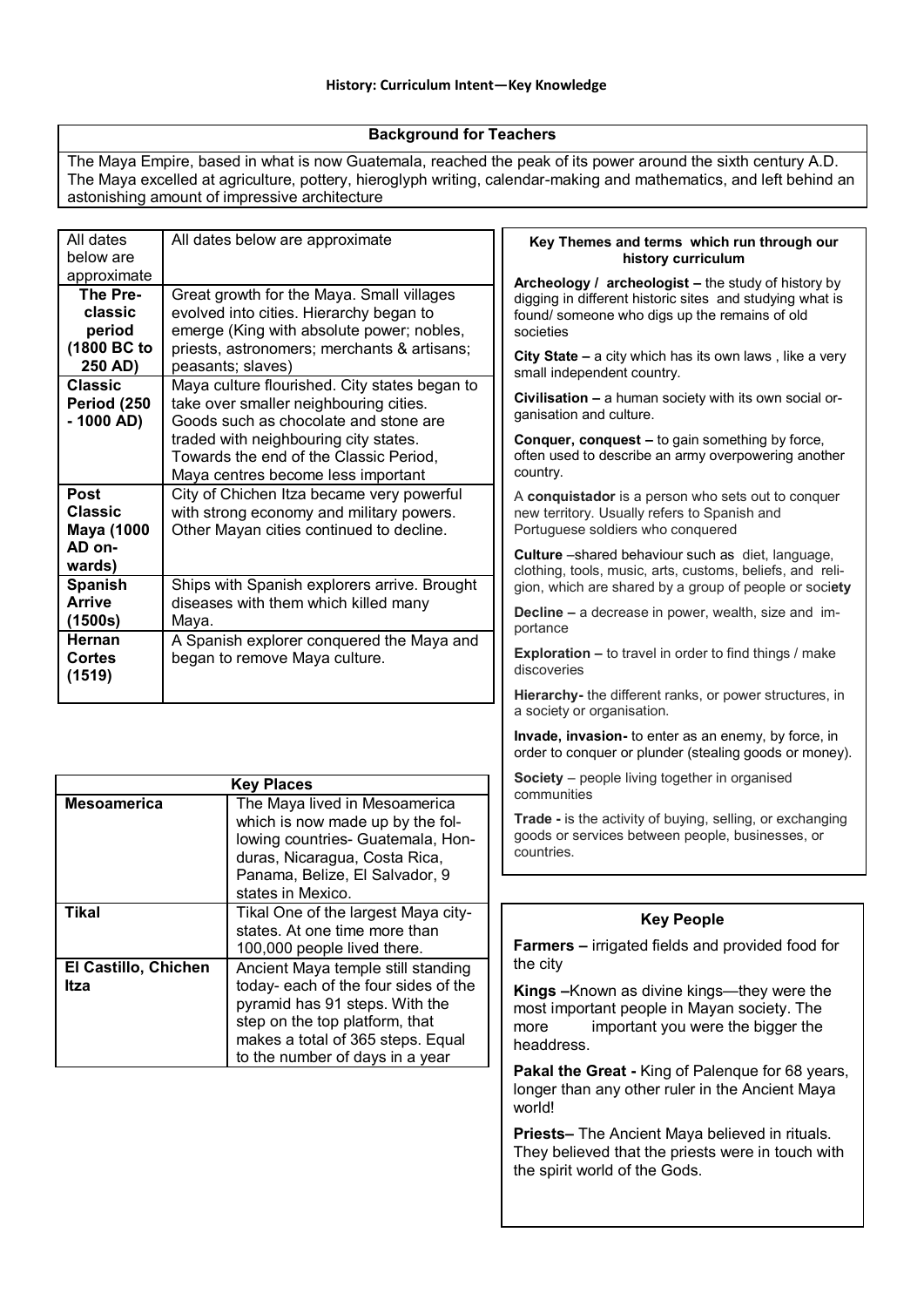## **Curriculum Intent: Key Lines of Enquiry**

| Key line of enquiry 1:                                                                                                                                                                                                                                                                                                                                                                                                                                                                                                    | Key line of enquiry 2:                                                                                                                                                                                                                                                                                                                                                                                                                                                                                                                                                                                                                                                                                                                                                              | Key line of enquiry 3:                                                                                                                                                                                                                                                                                                                                                                                                                                                                                                  |  |
|---------------------------------------------------------------------------------------------------------------------------------------------------------------------------------------------------------------------------------------------------------------------------------------------------------------------------------------------------------------------------------------------------------------------------------------------------------------------------------------------------------------------------|-------------------------------------------------------------------------------------------------------------------------------------------------------------------------------------------------------------------------------------------------------------------------------------------------------------------------------------------------------------------------------------------------------------------------------------------------------------------------------------------------------------------------------------------------------------------------------------------------------------------------------------------------------------------------------------------------------------------------------------------------------------------------------------|-------------------------------------------------------------------------------------------------------------------------------------------------------------------------------------------------------------------------------------------------------------------------------------------------------------------------------------------------------------------------------------------------------------------------------------------------------------------------------------------------------------------------|--|
| Who were the Maya?<br>We will learn about:<br>How we know about the Ancient<br>Maya Civilisation - sources /<br>archeology etc<br>Where the Maya lived, including<br>$\bullet$<br>geographical features such as<br>climate and terrain (In greater<br>depth fro Year 5 & 6)<br>How they lived in city states, each<br>ruled by a powerful king, rather<br>than part of a single country or<br>empire<br>How they were skilled architects.<br>The Maya built pyramids, temples,<br>palaces, walls, residences and<br>more. | What was everyday life like for the<br>Maya?<br>We will learn about:<br>Family roles, jobs and diet<br>$\bullet$<br>Which gods were worshipped by<br>$\bullet$<br>the Maya<br>Compare with gods from other<br>$\bullet$<br>pagan religions explaining<br>possible links etc.<br>The Maya creation story<br>$\bullet$<br>Why the Maya sacrificed animals<br>$\bullet$<br>and humans<br>What Maya religion tell us about<br>$\bullet$<br>what was important in their society<br>and culture.<br>What games were played by the<br>$\bullet$<br>Maya<br>How life was different for rich and<br>$\bullet$<br>poor, men and women at the<br>height of Maya civilisation<br><b>Hierarchy of Maya society</b>                                                                               | Why did the Mayan Empire<br>grow to be so powerful?<br>We will learn about:<br>Why farming was so important<br>$\bullet$<br>Why the Maya studied the<br>$\bullet$<br>weather and the stars<br>Different types of Mayan<br>$\bullet$<br>farming<br>Trade<br>$\bullet$<br><b>Comparison farming in Ancient</b><br>$\bullet$<br>Egypt                                                                                                                                                                                      |  |
| <b>Key Vocabulary</b>                                                                                                                                                                                                                                                                                                                                                                                                                                                                                                     | Pakal the Great<br>$\bullet$<br><b>Key Vocabulary</b>                                                                                                                                                                                                                                                                                                                                                                                                                                                                                                                                                                                                                                                                                                                               | <b>Key Vocabulary</b>                                                                                                                                                                                                                                                                                                                                                                                                                                                                                                   |  |
| Archeologist - Someone who digs up<br>the remains of old societies<br>Architecture - the design of buildings.<br>Maya architecture is important, as it is<br>one of the few aspects of Maya life that is<br>still available for study.<br>Civilisation - a human society with its<br>own social organisation and culture                                                                                                                                                                                                  | Creation myth - A story which explains<br>the beginning of the world<br><b>Culture</b> - shared behaviour such as diet.<br>language, clothing, tools, music, arts,<br>customs, beliefs, and religion, which are<br>shared by a group of people or society<br>Gods - The Maya had many gods. Some<br>of the key ones were: Itzamna-a<br>creation god and sun god and the creator<br>of writing; Chac the god of rain and<br>storms; Chel was the wife of Itzamna and<br>the god of childbirth and the moon.<br>Hierarchy- the different ranks, or power<br>structures, in a society or organisation<br>Pok-ta-pot - Mayan sport used to settle<br>disagreements<br>Sacrifice - An offering to keep the Gods<br>happy<br>Society - people living together in<br>organised communities | Astronomy - the study of sun, moon,<br>planets, stars, galaxies, and all other<br>matter in the universe<br>Raised farming - method of farming<br>used by Maya in very wet areas by<br>creating 'small islands' of soil for<br>planting.<br>Slash and Burn - where jungle areas<br>are chopped down and burnt, then the<br>area is used for planting crops.<br>Terrace farming - method of farming<br>used in hilly areas. Maya used walls to<br>make small, flat fields on top of each<br>other, in steps or terraces. |  |